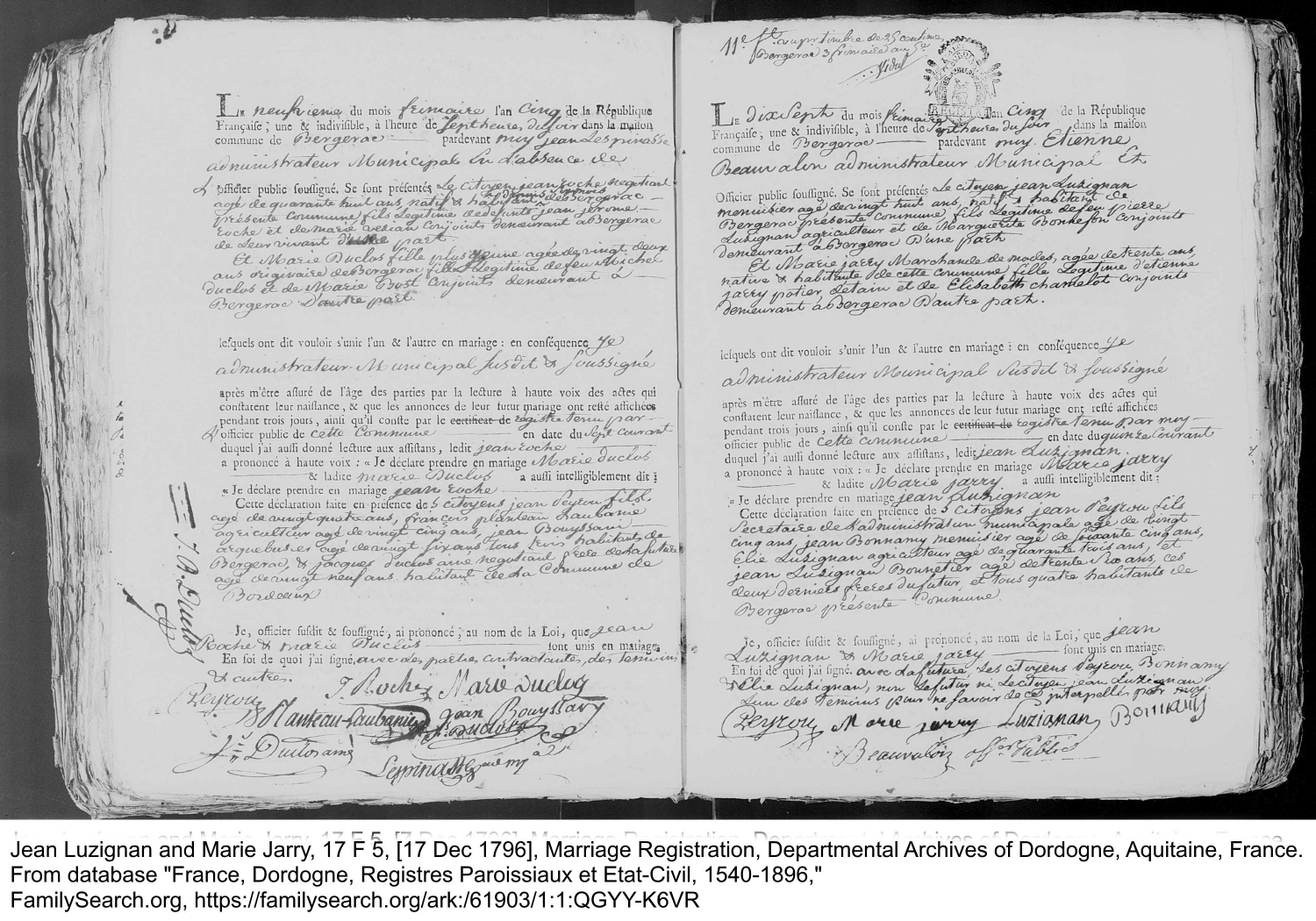

Marriage, Jean Luzignan and Mary Jarry, 17 Frimaire year 5. Translated by Bryna O'Sullivan on 18 Aug 2021 Charter Oak Genealogy bryna@charteroakgenealogy.com

[transcription: preprinted section in bold; questions and comments in square brackets] [top margin note refers to stamp purchase]

**LE** dix sept **du mois** frimaire **l'an** cinq **de la République Française, une & indivisible, à l'heure de** sept heures du soir **dans la maison Commune de** Bergerac ----- **pardevant** moy Etienne Beauralin administrateur Municipal Et **Officier public soussigné. Se sont présentés** Le citoyen jean Luzignan menuisier agé de vingt huit ans, natif + habitant de Bergerac présente commune, fils Legitime de feu pierre Luzignan agriculteur et de Marguerite Bonnefou conjoints demeurant à Bergerac d'une part.

Et Marie jarry marchande de modes, âgée de trente ans, native & habitante de cette commune fille Légitime d'etienne jarry potier d'etain et de Elisabeth chamelot conjoints demeurant à Bergerac d'autre part.

## **lesquels ont dit vouloir s'unir l'un & l'autre en mariage : en conséquence** le

administrateur Municipal susdit & soussigné **après m'être assuré de l'âge des parties par la lecture à haute voix des actes qui constatent leur naissances, & que les annonces de leur future mariage ont resté affichées pendant trois jours, ainsi qu'il conste par le certificat de** registre tenu par moy **officier public de** cette commune \_\_\_\_\_\_\_\_\_\_\_ **en date du** quinze courant **duquel j'ai aussi donné lecture aux assistans, le dit** jean Luzignan **a prononcé à haute voix : « Je déclare prendre en mariage** Marie Jarry ----- **& ladite** Marie jarry **a aussi intelligiblement dit :**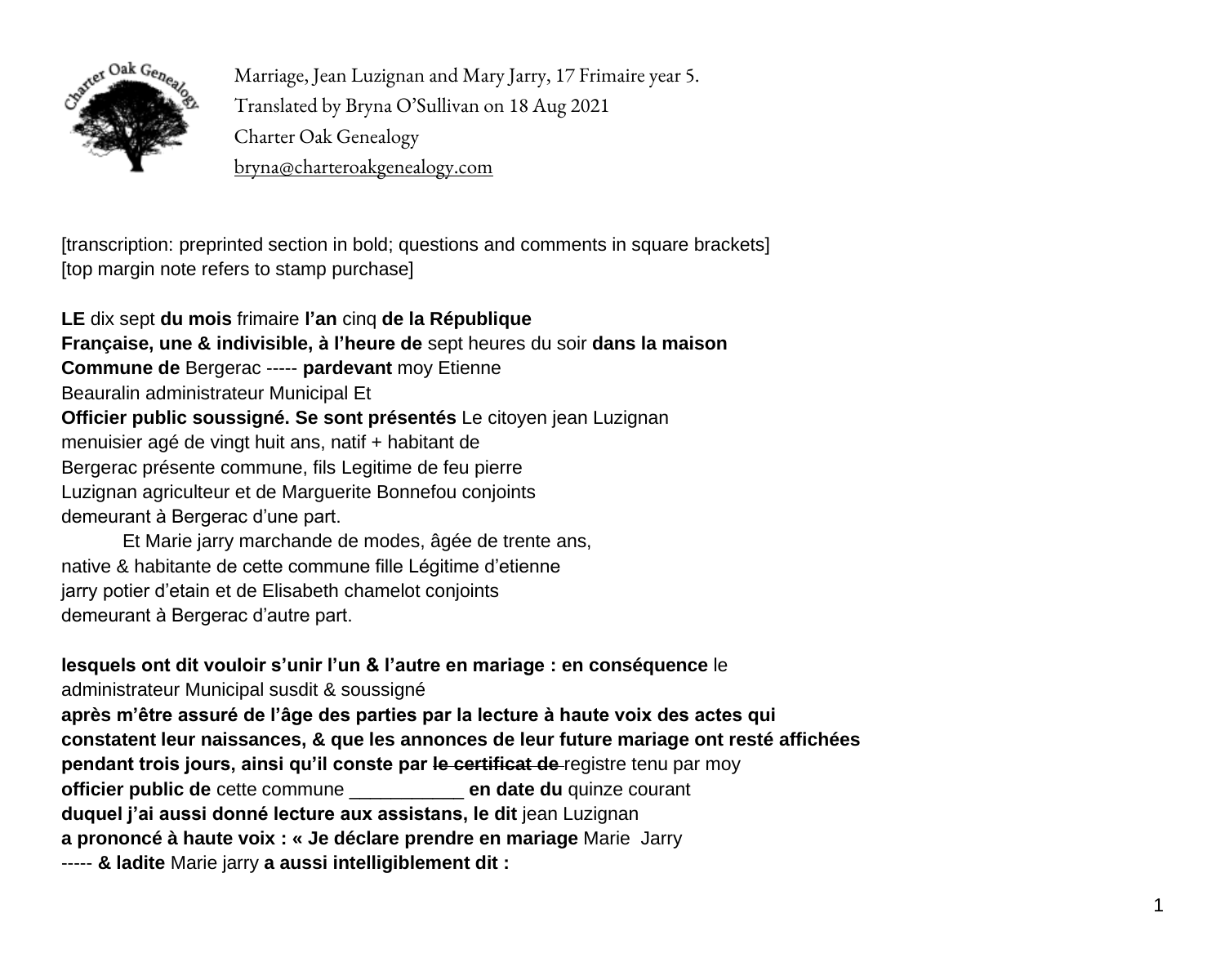

Marriage, Jean Luzignan and Mary Jarry, 17 Frimaire year 5. Translated by Bryna O'Sullivan on 18 Aug 2021 Charter Oak Genealogy

bryna@charteroakgenealogy.com

**« Je déclare prendre en mariage** jean Luzignan

**Cette déclaration faite en présence de** 5 citoyens jean Peyron fils Secretaire de l'Administration municipale âgé de vingt Cinq ans, jean Bonnamy menuisier âgé de soixante cinq ans, Elie Luzignan agriculteur âgé de quarante trois ans, et Jean Luzignan bonnetier agé de trente six ans, ces deux derniers freres du futur, et tous quatre habitants de Bergerac présente commune.

**Je, officier susdit & soussigné, ai prononcé, au nom de la Loi, que** Jean Luzignan & Marie jarry \_\_\_\_\_\_\_\_ **sont unis en mariage : En foi de quoi j'ai signé,** avec la future, les citoyens Payeou, Bonnamy & Elie Luzignan, non le futur ni le citoyen jean luzigan L'un des témoins pour ne savoir de ces interpellés par moy. [signatures]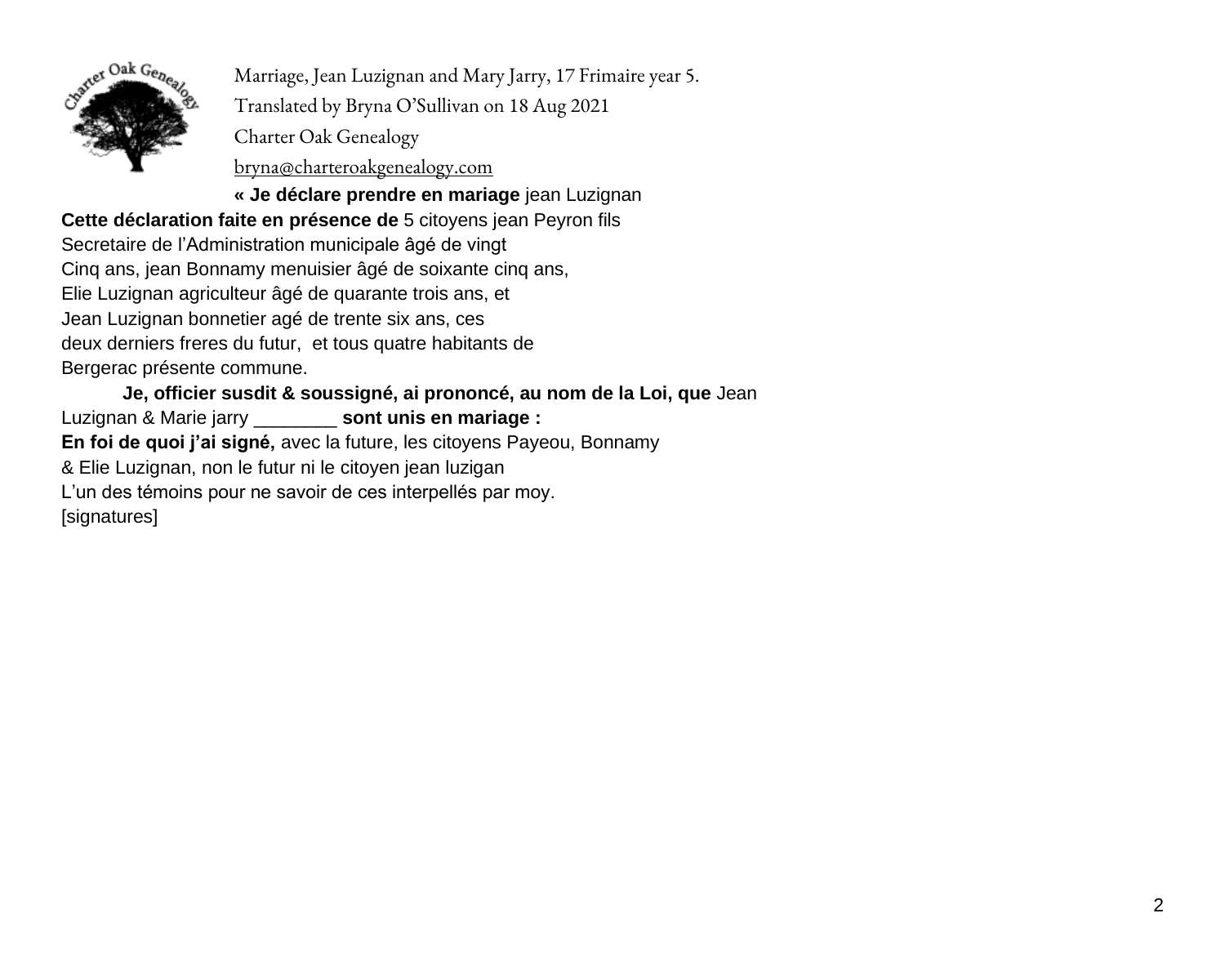

Marriage, Jean Luzignan and Mary Jarry, 17 Frimaire year 5. Translated by Bryna O'Sullivan on 18 Aug 2021 Charter Oak Genealogy bryna@charteroakgenealogy.com

[translation: preprinted section in bold; questions and comments in square brackets] [top margin note refers to stamp purchase] **The** seventeenth **of the month of** frimaire **year** five **of the French Republic, one & indivisible, at** seven in the evening **in the town Hall of** Bergerac --- **before** me Etienne Beauralin Municipal administrator And **Undersigned public officer. Came** The citizen jean Luzignan carpenter aged twenty eight, native and resident of Bergerac present commune, Legitimate son of the late pierre Luzignan farmer and of Marguerite Bonnefou spouses residing at Bergerac firstly.

And Marie jarry merchant of fashions, aged thirty, native & resident of this commune Legitimate daughter of Etienne jarry tinsmith and of Elisabeth chamelot spouses residing at Bergerac secondly.

## **who said to want to be united in marriage: in consequence** the

above stated and undersigned Municipal administrator

**after assuring myself of the age of the parties by the reading out loud of the records which attest their birth, & that the announcements of their future marriage had stayed posted during three days, such as it is attested by the certificate of** register held by me **public officer of this commune dated the fifteenth of this month of which I also read to the attendees, the said** jean Luzignan **pronounced out loud: "I declare to take in marriage** Marie Jarry

--- **& the said** Marie jarry **also clearly said:** 

**"I declare to take in marriage** jean Luzignan